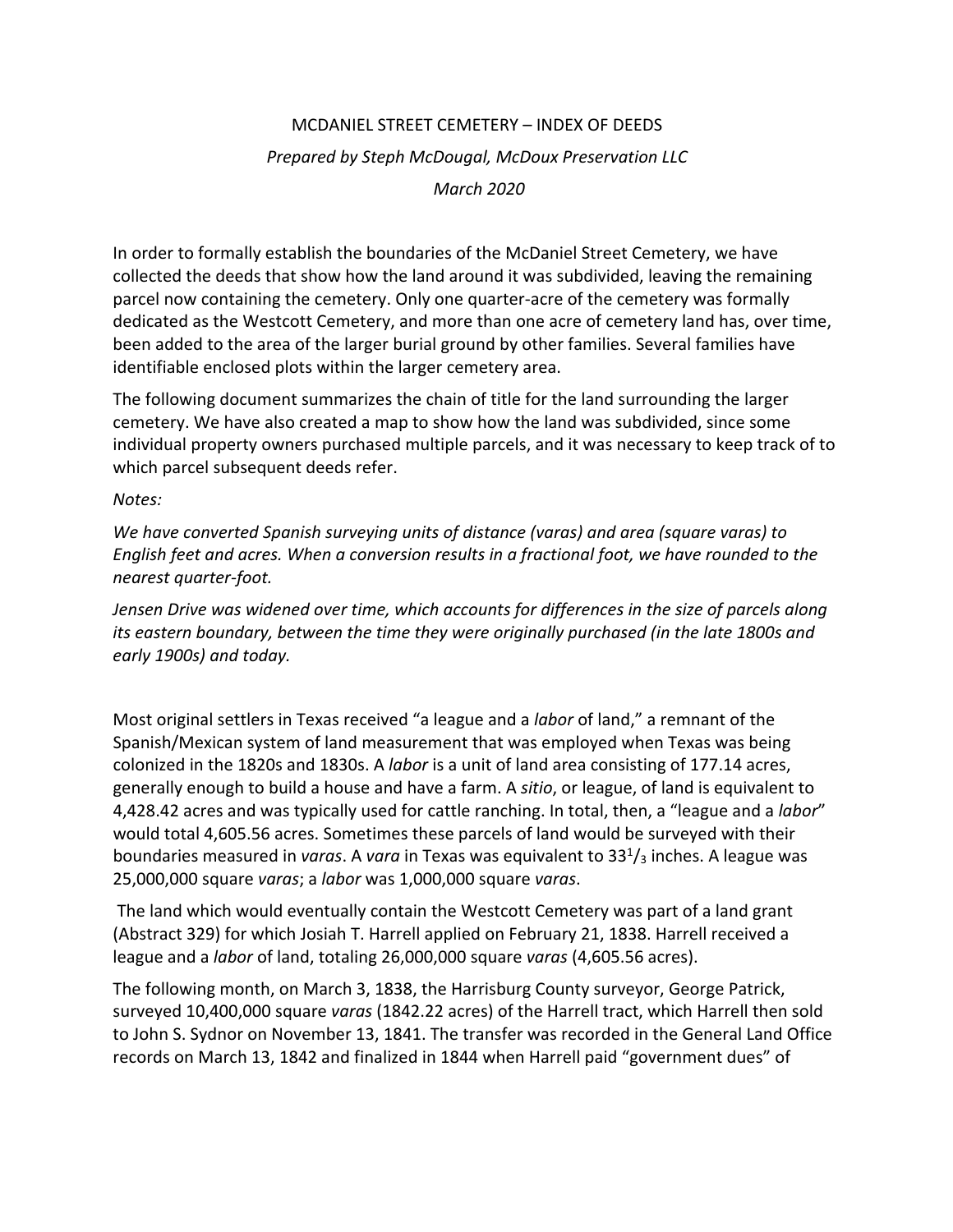\$50.44 on the sale.<sup>1</sup> The legal description of the remaining 2,673.34 acres within the Harrell Survey was codified in the Harris County deed records on October 28, 1844.<sup>2</sup>



*Figure 1. Satellite image (2020) showing the J.T. Harrell Survey 1844 boundaries (orange via EarthPoint.us) with approximate location of Westcott Cemetery (yellow annotation added by author)*

Josiah Harrell sold the entire remaining 2,673.34 acres to Andrew J. Yates on June 8, 1841.<sup>3</sup> Yates paid \$3.50 for each *labor* of irrigable land, \$2.50 for each *labor* of temporal or arable land, and \$1.50 for each *labor* of pasture land. The number of *labors* in each category and the total purchase price are not given.

The 1847 map shown in Figure 2 (below) shows that Sydnor's parcel was subdivided into two properties owned by John S. Black and J. S. Collins.<sup>4</sup> The J. T. Harrell Survey retains the original grantee's name, even though—by 1847—Harrell was no longer the owner. Note the location of the John Austin Survey, which touches the Harrell Survey at Austin's northeast corner and Harrell's southwest corner.

<sup>1</sup> Texas General Land Office abstract 329, Josiah T. Harrell.

<sup>&</sup>lt;sup>2</sup> Harris County deed records, Vol. J pages 206–207.<br><sup>3</sup> Harris County deed records, Vol. H, pages 429–431.

<sup>&</sup>lt;sup>4</sup> Harris County, map, 1847; (https://texashistory.unt.edu/ark:/67531/metapth88301/m1/1/: accessed November

<sup>4, 2019),</sup> University of North Texas Libraries, The Portal to Texas History, https://texashistory.unt.edu; crediting Texas General Land Office.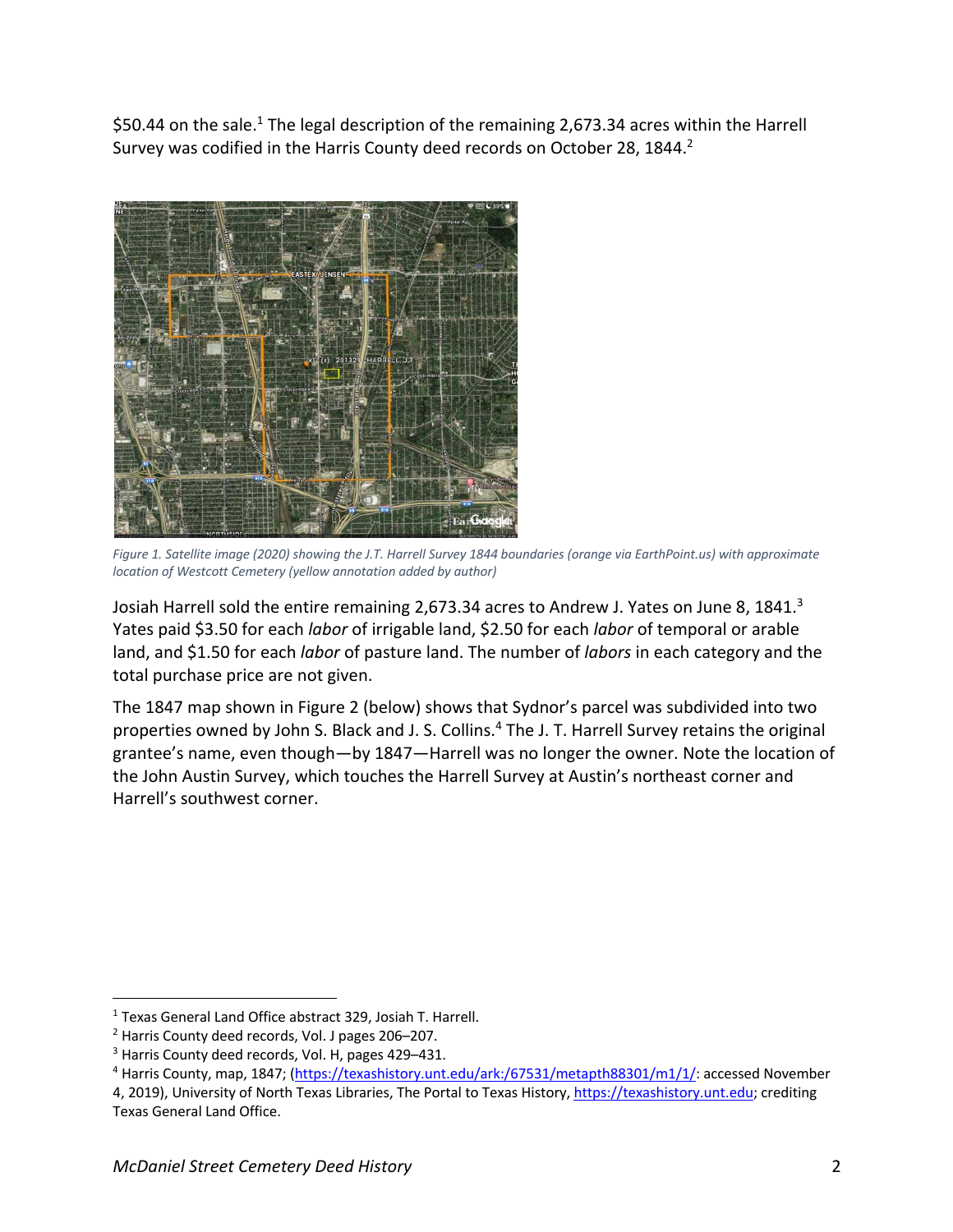

*Figure 2. Excerpt from Texas General Land Office land grant map, Harris County, 1847. Annotation added by author.*

On February 7, 1843, Yates sold a parcel out of the Harrell survey to Daniel Herrick for \$640, then living in Galveston County. That parcel, which is referenced in the transaction below, is described here in order to situate the subdivision of the Harrell property. The Herrick tract was "… part of the land surveyed for Josiah T. Harrell and adjoining the tract of land surveyed for John Austin on which the City of Houston now stands." It was a 427-acre parcel, "to be taken from the southern part of said Harrell's survey by a line running parallel to the southernmost line thereof, and extending from the east line of said survey to the west line thereof, in such a manner as shall include said quantity of land."<sup>5</sup> Herrick is called "J. Herrick" in later deeds that reference his parcel, but we believe this is an error, as we can find a Daniel Herrick in Galveston in the 1840s tax records, but not a J. Herrick.

On April 7, 1843, Yates sold a 696-acre portion of the Harrell survey to Alexander Edgar: Beginning at the northeast corner of a tract of land surveyed for John S. Black (also a corner of Harrell's survey) then south along Black's east line and the east line of a survey made for C. B. Stewart (also a boundary west line of Harrell's survey) to the corner of a tract of land conveyed by Yates to J. Herrick, then east along Herrick's north line "until it extends to a point whence a line drawn from Herrick's north line shall intersect with a line drawn from the place of beginning."6

Alexander Edgar conveyed the same 696 acres of land to James McRae, William McRae, and Richard D. Westcott on October 15, 1856. The total purchase price was \$1,000.7 James McRae sold his one-third interest (for \$700) and, as executor of William McRae's estate, that one-third interest (for \$200) in the property to Richard D. Westcott on February 6, 1858, although the deed was not recorded until August 19, 1867.<sup>8</sup>

<sup>5</sup> Harris County deed records, Vol. H, pages 382–383.

<sup>6</sup> Harris County deed records, Vol. H, pages 433–434.

<sup>7</sup> Harris County deed records, Vol. S, pages 585–586.

<sup>8</sup> Harris County deed records, Vol. 5, pages 417-418 (James McRae to Westcott): Vol. 5, pages 418–419 (William McRae estate to Westcott).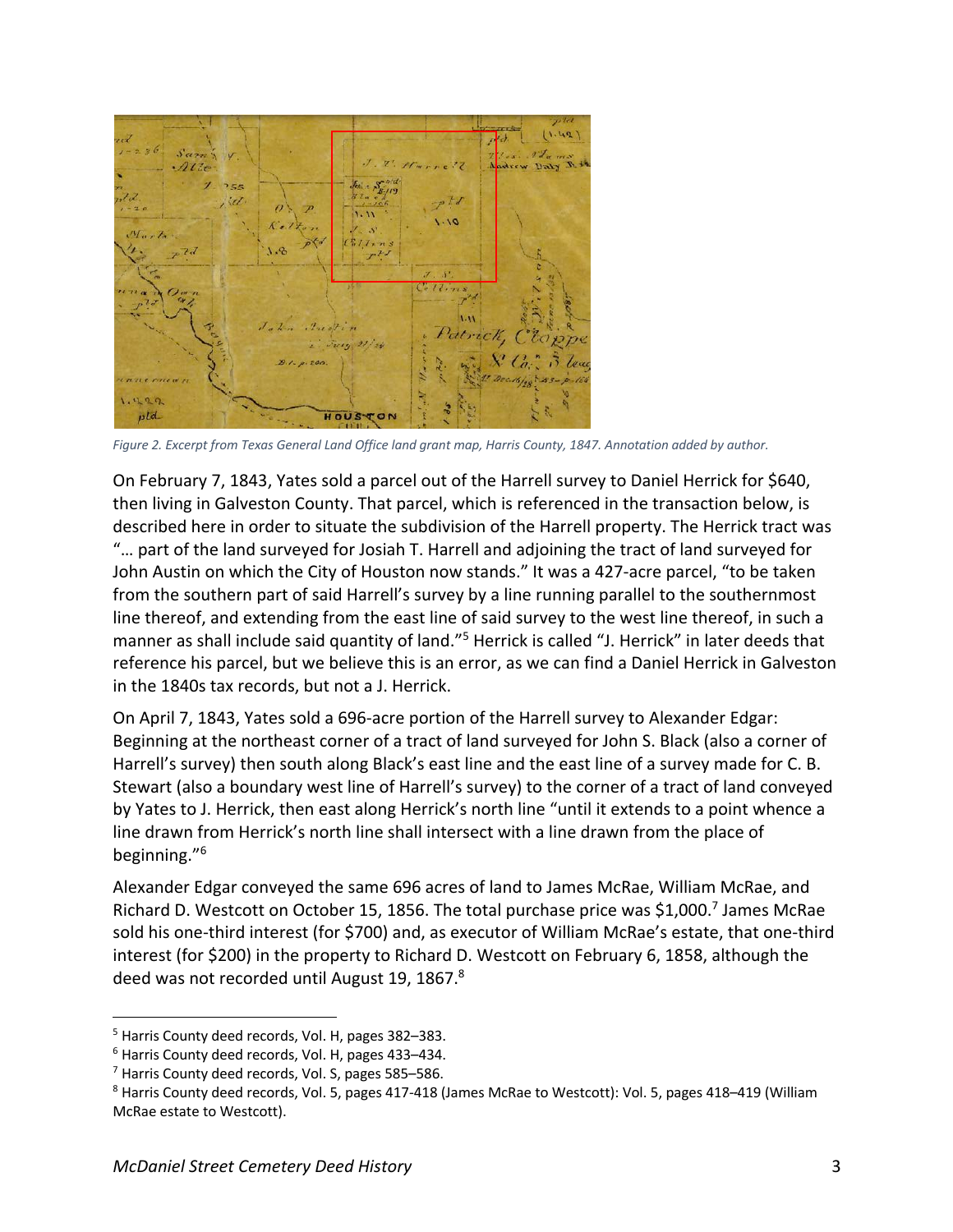## **Richard D. Westcott then owned the entire 696 acres sold by Andrew J. Yates to Alexander Edgar in 1843. This property became known as the Westcott homestead**.

After his wife Almira's death, to fulfill her wishes, Richard Westcott divided the land between his children, with daughters receiving their own shares. On November 3, 1881, Richard presented daughter Annie Rebeca Westcott Beauchamp with a share in the 696-acre tract previously owned by Alexander Edgar, as well as a share of two additional parcels adjacent to the Edgar tract: the 800-acre "Norton tract" and the 686-acre "Latham tract." He also gave her outright 200 acres described as follows, which would later be known as the "Annie Beauchamp tract": Beginning 611 *varas* from the southeast corner of the Edgar tract at a stake in the prairie on the southwest line of the Herrick survey, then east 642 *varas* to a stake in the prairie on the same line, then north 1800 *varas* to a stake on the north line of the Edgar survey, then west *642 varas* to a stake on the same line being 611 *varas* from the northwest corner of the Edgar tract, then south 1800 *varas* to the place of beginning. This information is provided as reference for the location of the following transaction. $9$  Ten years later, Annie Beauchamp released her father from the shares he had given her in the community property but retained her 200-acre parcel.10

On January 1, 1889, Westcott, then 80 years old and the administrator of his late wife Almira's estate, fulfilled her wishes that, "in the division and allotment of the community property among the heirs, the old homestead should be awarded to Jennie Gammell Kendall, the youngest child." **This deed is the first one that mentions the Westcott Cemetery**. The homestead property is described as follows: "All that certain tract or parcel of land … excepting Almira's one-quarter acre including the family cemetery … beginning at a stake at the north east corner of a tract of land containing 204 acres surveyed for Annie Beauchamp, thence south 1,800 *varas* (5,000 feet) to the south east corner of said Annie Beauchamp's tract, at a stake continuing south 521 *varas* (1,447.25 feet) to the north line of the J. Herrick's survey of 427 acres. Thence east along said line 472 *varas* [note: this should have been 572 *varas;* it was corrected in 1896<sup>11</sup>] to the southwest corner of a tract of land deeded to Perigoy Westcott and Josephine Westcott Scranton to a stake in the prairie. Thence north 2,321 *varas* (6,447.25 feet) to a stake. Thence east 572 *varas* (1,589 feet) to the place of beginning, containing 234 acres." Jennie Kendall paid \$5.<sup>12</sup> This was 1/3 of the 696-acre tract and may have been Westcott's original share of the property following its purchase from Edgar.

<sup>&</sup>lt;sup>9</sup> Harris County deed records, Vol. 25, pages 82–83, file number 2663.

<sup>&</sup>lt;sup>10</sup> Harris County deed records, Vol. 53, pages 413-414, file number 22571.

 $11$  Corrected deed appears in the Harris County deed records, Vol. 90, pages 506–507, file number 8421.

<sup>&</sup>lt;sup>12</sup> Harris County deed records, Vol. 52, pages 138–139, file number 21054. Recorded September 13, 1890.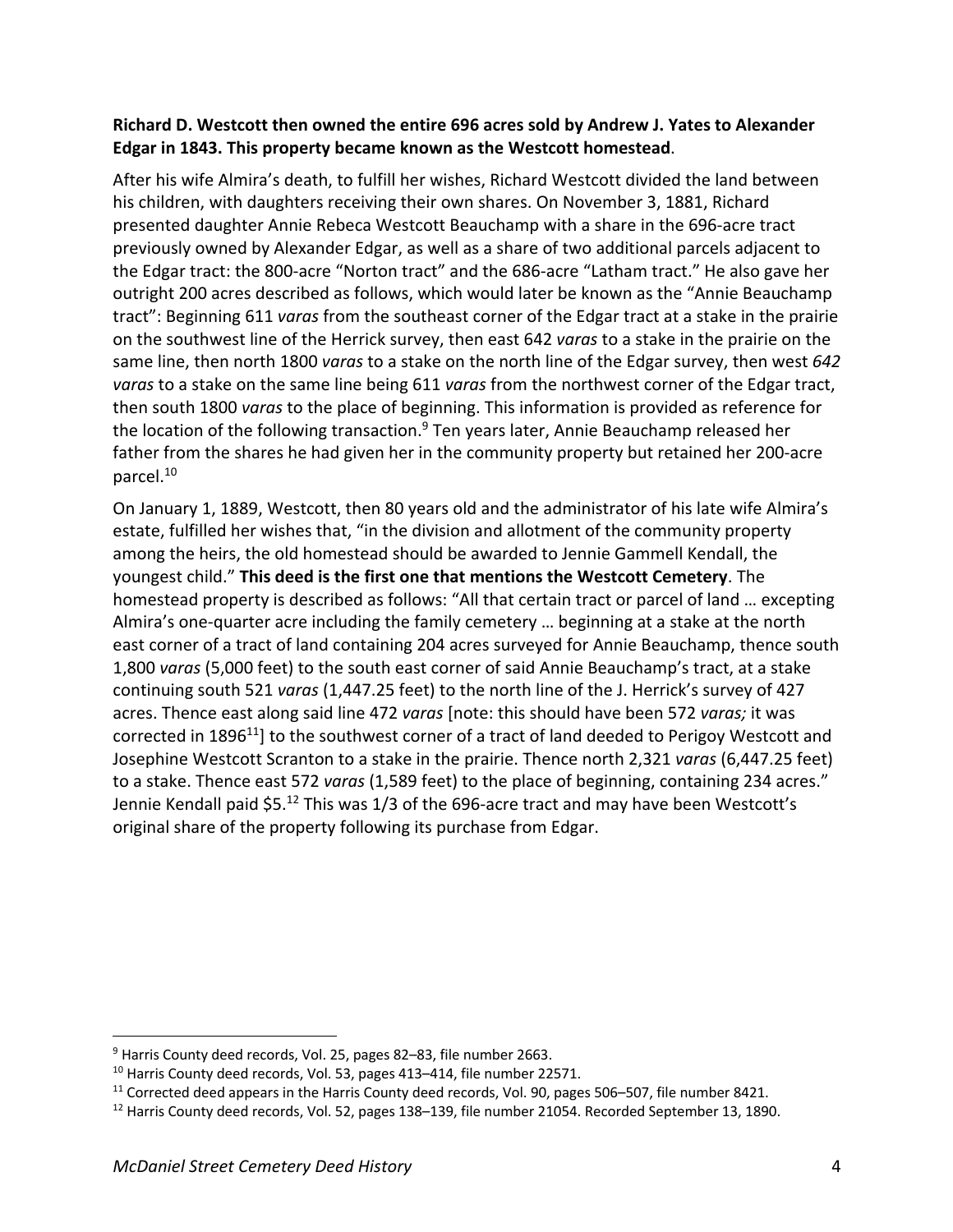![](_page_4_Figure_0.jpeg)

*Figure 3. Subdivision of the J.T. Harrell survey into the Westcott property and Kendall parcel (McDoux Preservation LLC)*

**The following description of the subdivision of the Kendall tract is provided in its entirety for two reasons: because the deeds that establish the boundaries of the cemetery by reference also refer to previous transactions and owners, and because some individuals owned multiple parcels within the Kendall tract, it is necessary to identify which specific parcels are which. A corresponding map showing the subdivision of the Kendall tract is provided in Attachment A.**

The following year, on January 1, 1890, Richard Westcott gave his daughter, Julia Ann Westcott Tucker and her son Hampton Westcott, heirs of Hampton Westcott Sr. (deceased), a parcel containing 107 acres of land for \$1. <sup>13</sup> *This was not adjacent to the Jennie Kendall tract and is mentioned here to establish Julia Tucker's relationship to her parents and to Hampton Westcott the younger.* On October 4, 1890, Jennie Kendall and her husband Albert sold a second parcel to John E. Tucker (Julia's second husband, also known as Jack) for \$1.50. This deed establishes that the southwest corner of the Kendall property lay along the "county road" which eventually became Jensen Rd. The Tucker parcel began at a point located 671 *varas* (1,864 feet) from the Kendall southwest corner, then north 284 *varas* (789 feet), then east 200 *varas* (555.5 feet), and finally south and west in the same distances to make a rectangle.<sup>14</sup>

The Kendalls sold an identically sized parcel directly adjacent to and south of the John E. Tucker tract to Charles Lang for \$1, also on October 4, 1890.<sup>15</sup>

On November 18, 1890, they sold a tract on the east side of their property to M. B. Irwin (or Irvin) for \$200. This parcel began 521 *varas* (1,447.25 feet) from their southwest corner, then proceeded west 332 *varas* (922.25 feet), then north "a sufficient distance" to create a 20-acre lot. As 20 acres equal 871,200 square feet, we can calculate that the "sufficient distance" must

<sup>&</sup>lt;sup>13</sup> Harris County deed records Vol. 52, pages 137-138, file number 21052. Recorded September 13, 1890.

<sup>&</sup>lt;sup>14</sup> Harris County deed records Vol. 51, page 432, file number 21479. Dated October 4, 1890.

<sup>&</sup>lt;sup>15</sup> Harris County deed records Vol. 51, page 494, file number 21642. Dated October 4, 1890.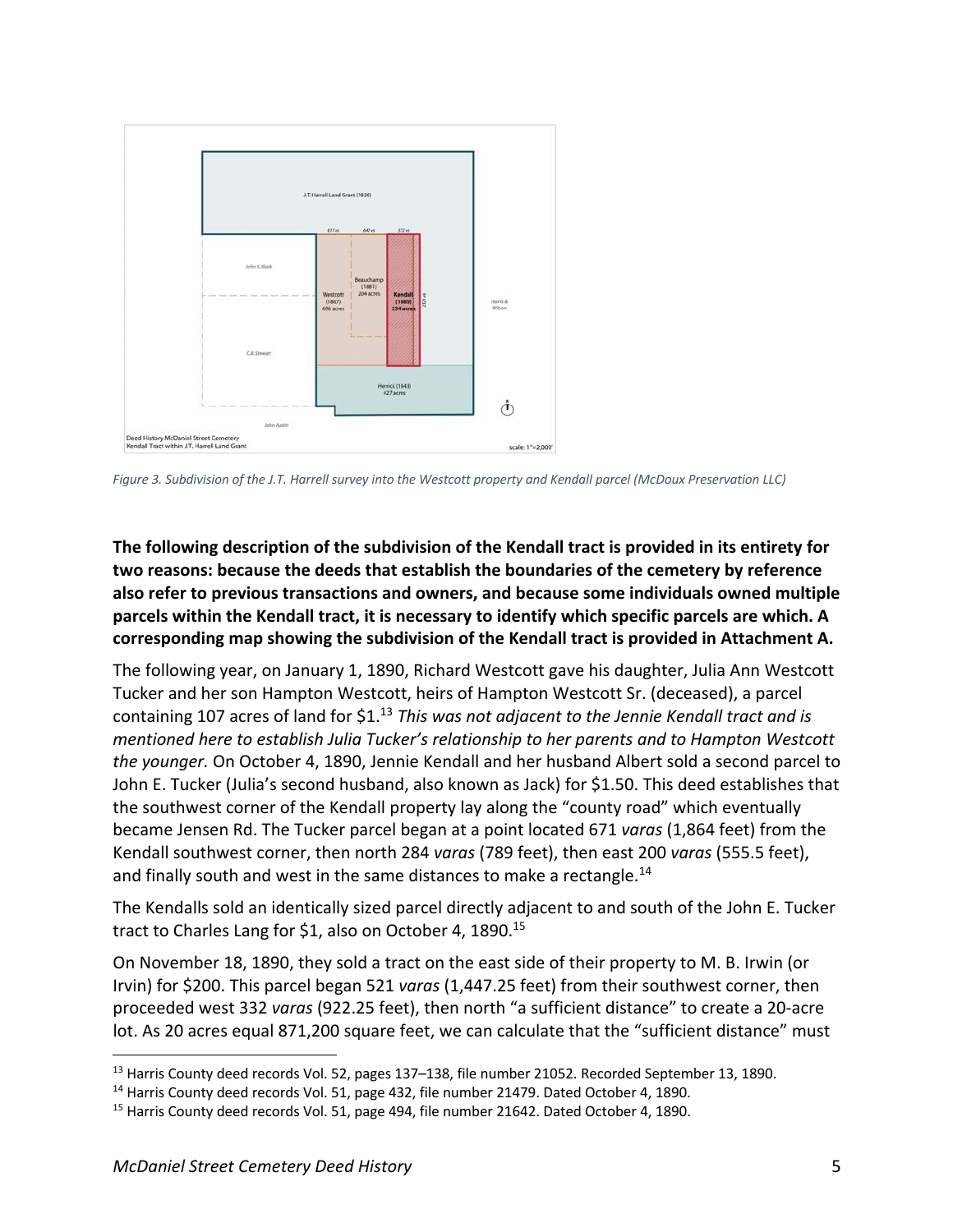have been 945 feet, leaving a 72-foot buffer between the Irwin property and Lang's and Tuckers. That buffer of land appears to have been reduced by the later widening of Jensen Road. $16$ 

On June 11, 1891, the Kendalls sold a 20-acre parcel to Emma Vahl for \$400. The tract was immediately north and adjacent to the Irwin property, beginning at the northeast corner of the Irwin tract, then north along the east Kendall line for 340 *varas* (944.5 feet), then west 332 *varas* (922.25 feet), and for the same distances south and east to make a rectangle.17

On August 4, 1891, the Kendalls sold a five-acre parcel to W. E. Morin for \$50, immediately north of and adjacent to the Jack Tucker property, measuring 141-1/8 *varas* (392 feet) north-tosouth and 200 *varas* (555.5 feet) east-to west.<sup>18</sup>

Also on August 4, 1891, the Kendalls conveyed to Hampton Westcott (Julia Westcott Tucker's son; their nephew) a 10-acre parcel along the east line of the Kendall property and not adjacent to other parcels, since the deed does not reference any. It measured 282.25 varas (784 feet) north-to-south and 200 varas (555.5 feet) east-to-west. Hampton Westcott paid \$25.<sup>19</sup>

Immediately south of and adjacent to the Irwin property, the Kendalls sold a parcel measuring 332 *varas* (922.25 feet) wide by 123.5 *varas* (343 feet) to W. L. Parrott on August 24, 1891 for  $$75.<sup>20</sup>$ 

Immediately south of and adjacent to the Parrott property, the Kendalls sold an eight-acre parcel measuring 135 *varas* (375 feet) by 332 *varas* (922.25 feet) to Sarah C. Markley for \$160 on October 17, 1891.<sup>21</sup>

On February 3, 1892, the Kendalls sold a parcel to A. W. McDonald, beginning at their northwest corner "on the east side of the county road," then east 336.5 *varas* (934.75 feet), then south 335 *varas* (930.5 feet), with the same distances north and west to make a rectangle.22 McDonald paid \$300.

McDonald on March 9, 1892, sold a piece out of that parcel to Mrs. Lucy (McDonald) Farmer, measuring 84 *varas* (233.5 feet) wide at the southern end of his property, for \$75.23 The same parcel is subject to two other deeds on the same day, effectively subdividing the original A. W. McDonald 20-acre parcel into four lots. However, for those transactions, the Kendalls rather than McDonald sold the land, perhaps indicating that McDonald had not paid for it yet. A. W. McDonald purchased the lot immediately north of Lucy Farmer's (measuring 85 *varas* (236 feet) by 332 *varas* (922.25 feet) and extending from the eastern boundary of the original McDonald tract to the county road, for \$100.<sup>24</sup> The Kendalls sold an identically sized parcel immediately

<sup>&</sup>lt;sup>16</sup> Harris County deed records, Vol. 53, pages 74–75, file number 21925.<br><sup>17</sup> Harris County deed records, Vol. 56, pages 412–413, file number 24381.

<sup>&</sup>lt;sup>18</sup> Harris County deed records, Vol. 57, 324-325, file number 24402.

<sup>&</sup>lt;sup>19</sup> Harris County deed records, Vol. 57, pages 555–556, file number 24951.

<sup>&</sup>lt;sup>20</sup> Harris County deed records, Vol. 57, page 554, file number 24947.

<sup>&</sup>lt;sup>21</sup> Harris County deed records, Vol. 59, pages 13–14, file number 25184.

 $22$  Harris County deed records, Vol. 45, page 467, file number 25863. (A. W. McDonald #1)

<sup>&</sup>lt;sup>23</sup> Harris County deed records, Vol. 54, page 539, file number 26364.

 $24$  Harris County deed records, Vol. 54, page 519, file number 26237. (A. W. McDonald #2) Note that the 332-vara distance given in this deed does not match the original 336.5-vara distance reported in McDonald deed #1.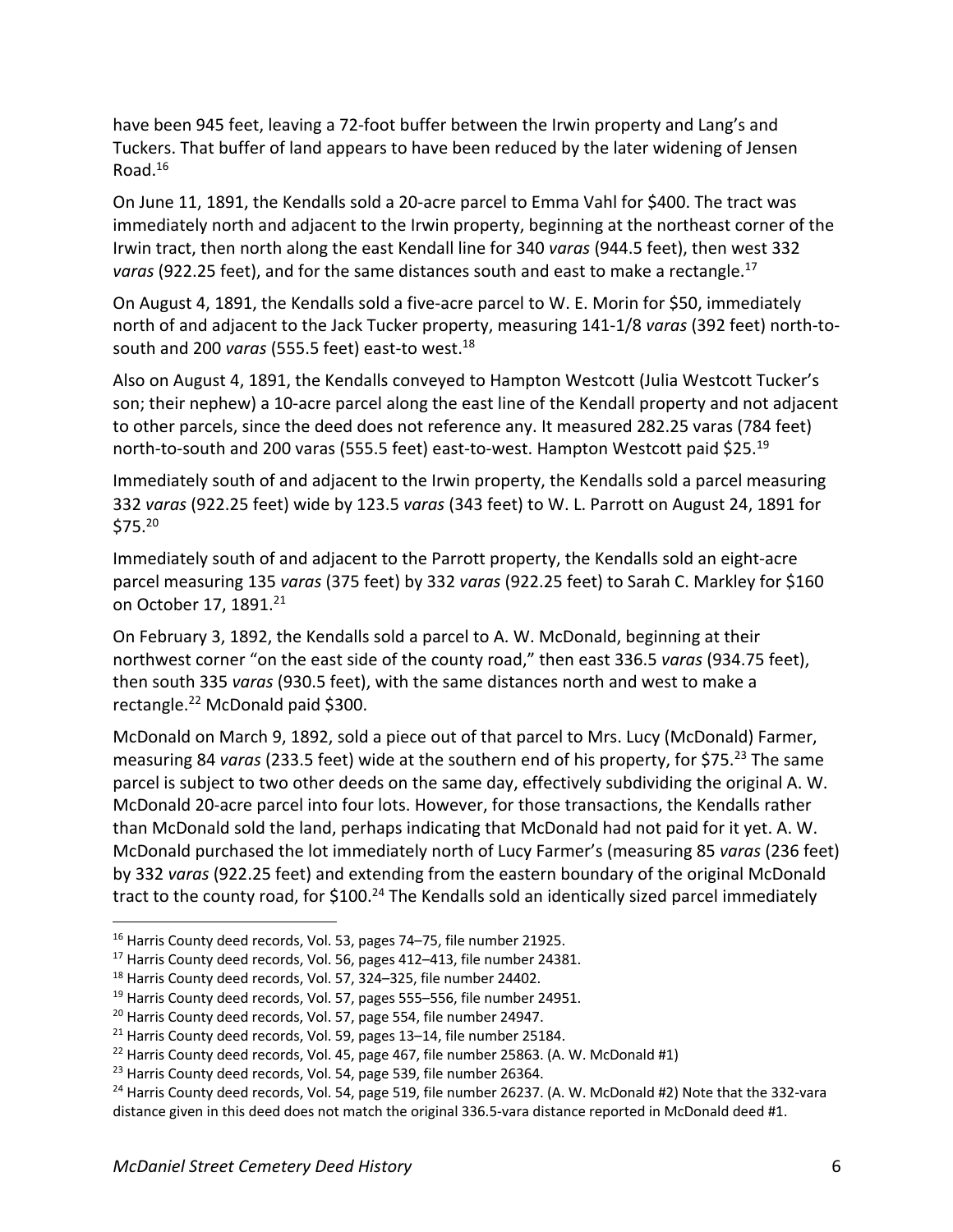north of and adjacent to the smaller A. W. McDonald parcel to Miss Margarette McDonald, also for \$100.25 That left a fourth parcel north of Margarette's land, measuring 81 *varas* (225 feet) by 332 *varas* (922.25 feet) with its northern boundary also the northern line of the original Kendall tract.

The Kendalls on the same day (March 9, 1892) similarly subdivided the Irwin tract into four lots measuring 332 *varas* (922.25 feet) east-to-west and 85 *varas* (236 feet) north-to-south, selling the most southerly lot, north of and adjacent to the Parrott tract, to Mrs. Hattie F. Madeley for  $$100.<sup>26</sup>$  The next-most-southerly lot was sold to Lucy Farmer, also for  $$100<sup>27</sup>$ ; that deed includes a map showing the presence of a neighborhood road (Figure 4), created by exclusion from the sale of lots around it, which would later become known as Schuller Road.

![](_page_6_Figure_2.jpeg)

*Figure 4. Map of the subdivision of the Jennie Kendall tract, as of March 1892; the southerly 20 acre parcel marked McDonald was formerly the Irwin tract (Harris County deed records)*

On June 18, 1892, the Kendalls sold a 10-acre parcel to James Berry for \$150, located immediately south of and adjacent to the original A. W. McDonald 20-acre parcel, the most southerly five-acre lot of which was later sold to Lucy Farmer. The Berry property was the same width as the McDonald tract—336.5 *varas* (934.75 feet)—but 168 *varas* (466.5 feet) north-tosouth, twice the size of each subdivided McDonald 5-acre lot.<sup>28</sup>

 $25$  Harris County deed records, Vol. 54, page 520, file number 26238.

<sup>&</sup>lt;sup>26</sup> Harris County deed records, Vol. 54, page 518, file number 26236.

<sup>&</sup>lt;sup>28</sup> Harris County deed records, Vol. 65, pages 34-35, file number 29162.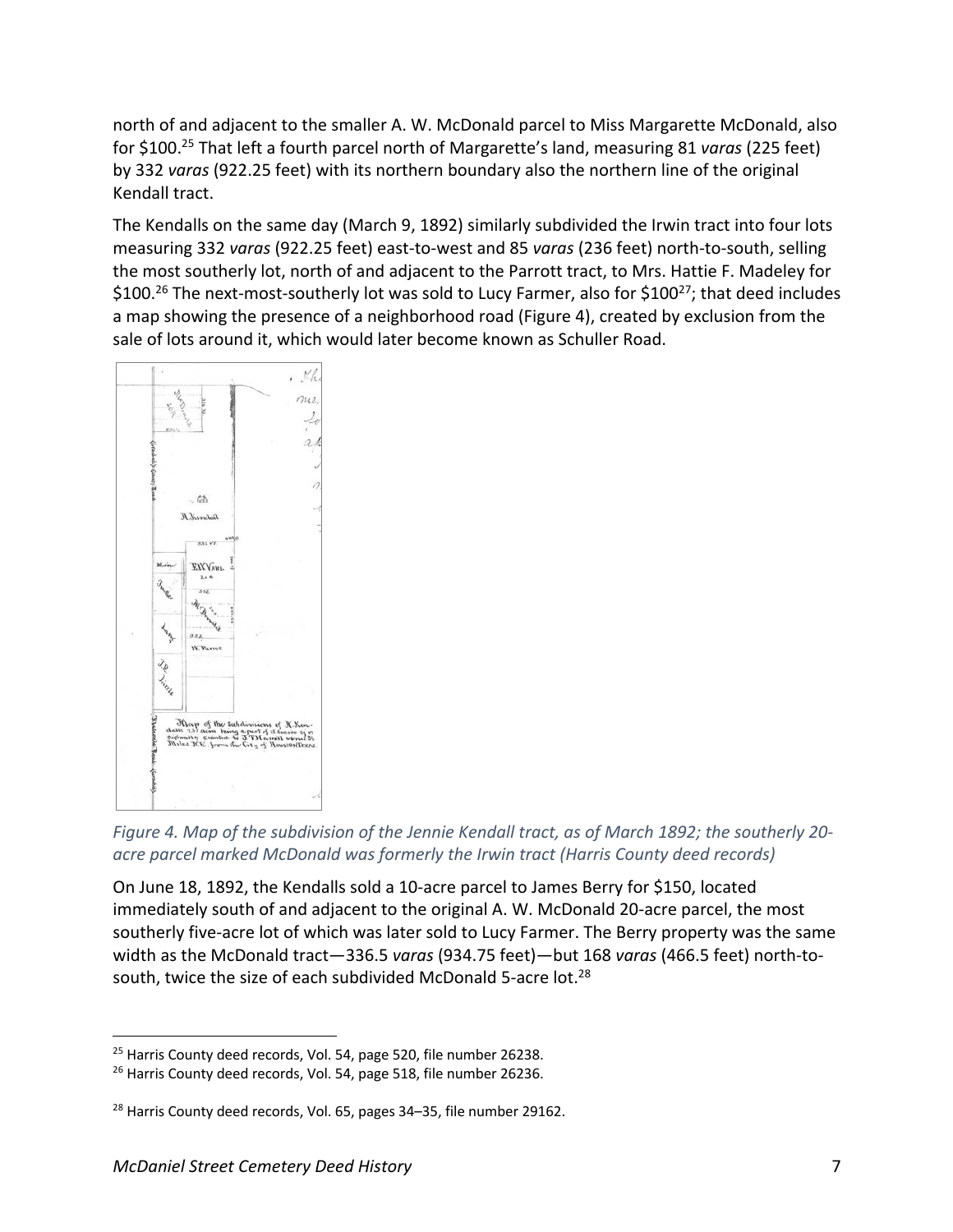On September 2, 1892, the Kendalls sold a 10-acre parcel to J. B. Charpiot for \$400. It was located immediately south of and adjacent to the Berry tract and almost exactly the same size: 336.0 *varas* (933.25 feet – 1.5-foot less) by 168 *varas* (466.5 feet). 29

W.E. Moran (formerly Morin) added to his property on September 10, 1892, by purchasing an additional three acres immediately north of and adjacent to his previous parcel, measuring 200 *varas* (555.5 feet) east-to-west and 75 *varas* (208.5 feet) north-to-south.30

The Julia Westcott Tucker 107-acre parcel was sold after her death to R. E. Higbee, "now of Wharton," for \$1.00 on September 13, 1892.<sup>31</sup> This information is included here to indicate that heirs appear to have been G. G. Westcott; Albert and Jennie G. Kendall; Charles and Mary Landenschlager, H. H. and Jodia Scranton, and G. M and Annie R. Beauchamp.

W. S. Parrott and wife A. M. Parrott sold their parcel to Lucy Farmer and Hattie Madeley on December 31, 1892, for \$150.32

A parcel out of the northeast corner of the Kendall property was sold by them to Lucy Farmer for \$100 on March 30, 1893. The parcel included the land from the northeast corner of the Kendall tract to the northeast corner of the former McDonald 20-acre tract (now subdivided), south 336 *varas* (933.5 feet), and then west and north to make a rectangle;<sup>33</sup> that put the southern boundary effectively in line with the southern boundary of Farmer's 5-acre lot from the McDonald subdivision.

The next day, on March 31, 1893, the Kendalls sold an 18-acre parcel for \$500 to Julius Schuller immediately north of and adjacent to the Emma Vahl tract. The deed gives the size of this parcel as measuring north 407.5 *varas* (1,132 feet) and west 200 *varas* (555.5 feet). However, that does not equal 18 acres; we believe that this is an error and should have been 507.5 *varas* which, when multipled by 200 *varas*, equals 17.979 acres. (A similar error was made in the recording of the original Jennie Kendall tract.) No mention of another boundary to the north is made in the deed.<sup>34</sup>

As land purchases were beginning to close in around the Westcott family's burial ground, **the Kendalls officially dedicated one-quarter-acre of land to that purpose on October 21, 1893.** Trustees named were W. S. Waller, J. C. Reese, Joseph T. Gammon, William McGuire, J. D. Grady, S. C. Peters, Robert Ward, C. M Jones, S. S. Hoge, (no first name) McCracken, and Emanuel Young. The description of the property simply references the existing boundaries of the cemetery, with no other references to existing parcels. The deed establishes that the cemetery is to be used "for a neighborhood burying ground only." It further specified, "And for white people only."<sup>35</sup> The brick wall around the Westcott family plot area, which we believe was added around 1930, is currently about 400 feet in total length, enclosing an area of about

<sup>&</sup>lt;sup>29</sup> Harris County deed records, Vol. 62, page 531, file number 28277.

<sup>&</sup>lt;sup>30</sup> Harris County deed records, Vol. 67, page 502-503, file number 33142.

<sup>31</sup> Harris County deed records, Vol. 64, pages 11–13, file number 29409.

<sup>&</sup>lt;sup>32</sup> Harris County deed records, Vol. 63, page 659, file number 30372.

<sup>&</sup>lt;sup>33</sup> Harris County deed records, Vol. 66, page 374, file number 31307.<br><sup>34</sup> Harris County deed records, Vol. 66, page 472, file number 31549.

<sup>&</sup>lt;sup>35</sup> Harris County deed records, Vol. 71, page 351, file number 34515.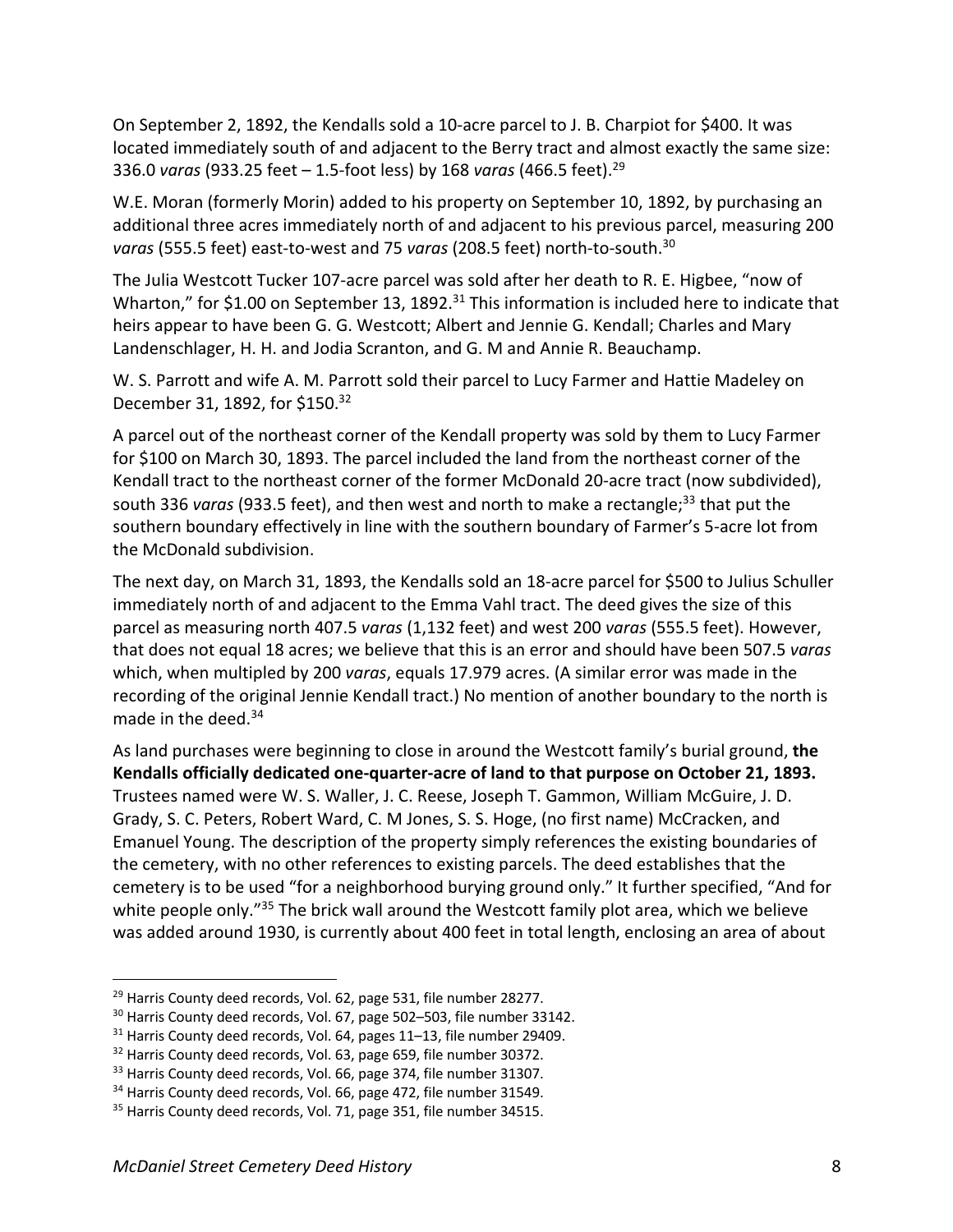8,430 square feet or 0.20 acres. Adding a few feet of clearance outside that wall easily brings the area to one-quarter acre, as shown in Figure 5 below.

![](_page_8_Picture_1.jpeg)

*Figure 5. An estimation of the size and shape of the Westcott Cemetery (Google Maps)*

On November 15, 1893, A. W. McDonald purchased for \$200 an additional five-acre parcel immediately south of and adjacent to the Charpiot tract, the same width (336 *varas*, or 934.5 feet) and 84 *varas* (233.5 feet) north-to-south. The deed does not reference any shared boundaries other than the one shared with Charpiot.<sup>36</sup>

The Kendalls sold to Mrs. M. J. Little "out of her separate means" and "as her separate property and for her separate use and benefit" for \$150 about 15 ½ acres in their southeast corner measuring 332 *varas* (922.25 feet) east-to-west by 257 *varas* (714 feet) north-to-south.37 According to this deed, the sale was executed on December 22, 1890, but not executed until October 22, 1891, and filed on February 9, 1894. [This is not the same property shown on map contained in the Lucy Farmer deed of March 9, 1892.]

John Farmer, Lucy's husband, for \$150 on December 29, 1893, purchased from the Kendalls the tract of land described as follows: Beginning at the southwest corner of a tract of land sold to Lucy Farmer (Vol. 66, page 374), then east along her south line to the Kendalls' east line; then south along that east line to the northeast corner of a tract of land sold to Julius Schuller (Vol. 66, page 472), then west to the east line of a tract of land sold to John Charpiot (Vol. 62, page 531), then north along Charpiot and Berry's east line to the place of beginning.<sup>38</sup> No speciifc distances are included in this description.

Note: Descriptions of both the Berry tract and the Charpiot tract, as given in their respective deeds, are 1.5 feet short of the McDonald purchase of November 15, 1893. We believe that this is an error. The Charpiot and McDonald 1893 parcels appear to have the same east line.

The McDonald 1893 (#3) and Charpiot lots were purchased by Mrs. Theresa Huebner in 1920 from P. V. and Rebecca Turnley and L.A. and Mary Daphney Rawlings (Vol. 443, page 307) and

<sup>36</sup> Harris County deed records, Vol. 71, page 445, file number 34759. (A. W. McDonald #3)

<sup>&</sup>lt;sup>37</sup> Harris County deed records, Vol. 72, pages 149–150, file number 36034.

<sup>&</sup>lt;sup>38</sup> Harris County deed records, Vol. 74, page 39, file number 35483.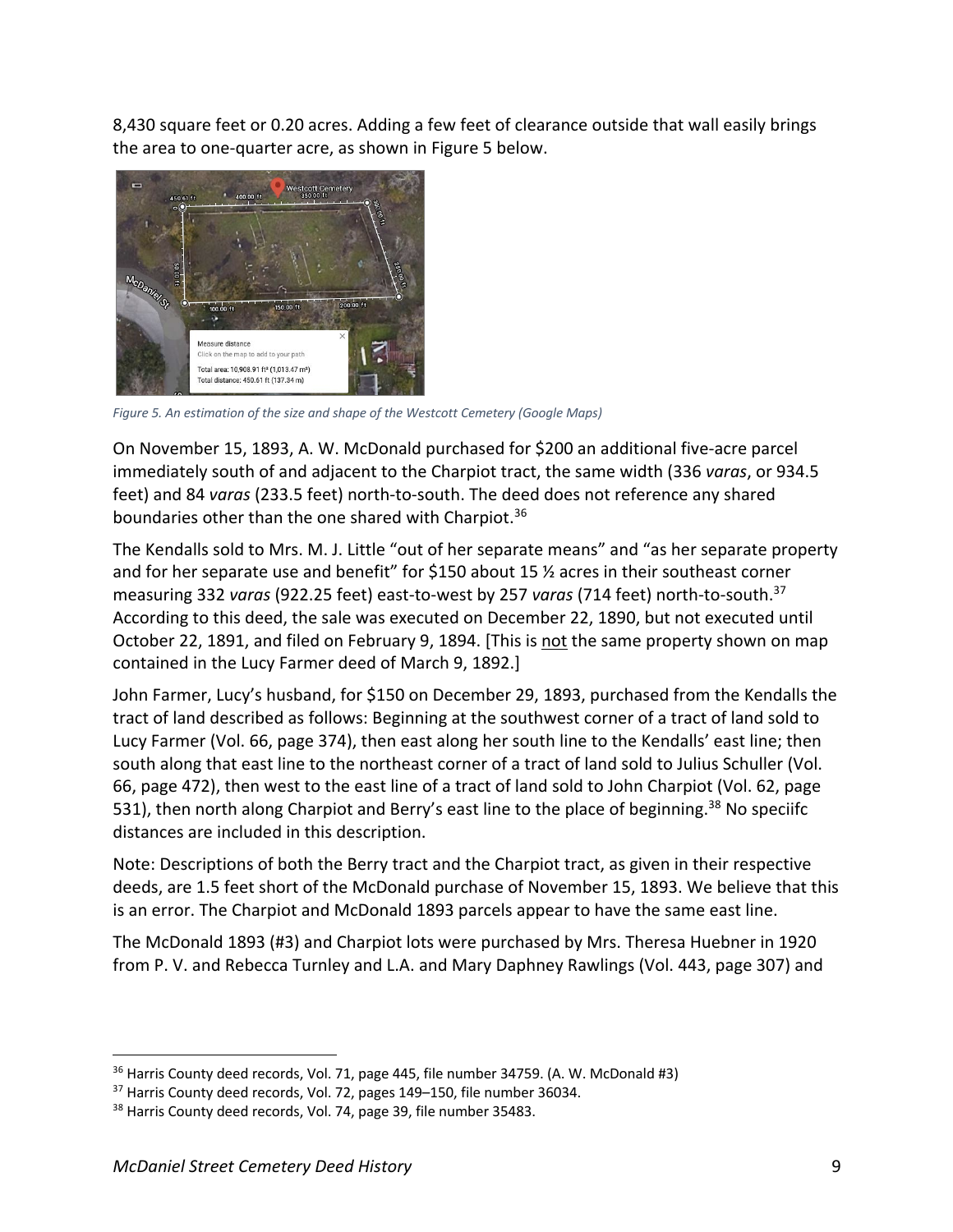sold to James Oscar Kuhn on June 30, 1921. $^{39}$  The Kuhn deed will be referenced later in this document.

On January 15, 1894, A. W. McDonald bought another tract from the Kendalls for \$405. The description of metes and bounds contains distances expressed in both *varas* and feet, as follows: Beginning at the southwest corner of the parcel that he purchased on November 15, 1893, then east 336 *varas* (933.5 feet) along that parcel's south line to its southeast corner; then north 404 feet to the southwest corner of the John Farmer tract of December 29, 1893; then east 35 feet to the northwest corner of the Julius Schuller tract; then south along Schuller's west line 595 feet , then west 348.5 *varas* (968 feet) to a stake, then north 191 feet to the beginning, containing about 4.5 acres of land. $40$  These measurements do not line up with the corner points of adjoining parcels, as described here, but they make more sense once the dimensions of the first Schuller parcel are corrected for area.

Lucy Farmer and Hattie Madeley swapped parcels of land; A. J. and Hattie Madeley sold their lot in the former Irwin subdivision to Farmer, who owned the adjacent lot to the north<sup>41</sup>; then Lucy and John Farmer sold the former Parrott lot to Hattie Madeley.<sup>42</sup> Those transactions consolidated the two Farmer-owned lots which had previously been separated by the Madeley lot.

The Farmers continued to purchase property in the Kendall tract on December 1, 1894, when they purchased from John E. and Julia Tucker for \$15 a 7-*vara* (19.5-foot) strip at the south side of the Tucker tract.<sup>43</sup> This probably was used as a neighborhood road to provide more direct access to the Farmer property from the County road (now Jensen).

Schuller Road was established by the deed dated December 8, 1895, in which the Kendalls gave to the public, in exchange for \$1.00 paid by "John Farmer and others" a thoroughfare described as starting at the northwest corner of the "Margerate" (probably Margarette) McDonald tract and then running south along the west lines of the A. W. McDonald, Lucy Farmer [all of the above making up the former M. B. Irwin tract], Hattie Madeley [previously Parrott tract], Sarah Markley, and (?) Hardesty [previously Mrs. M. J. Little tract], "thence with his west line to our south line, thence with our south line west to a public road, thence north 7 *varas* (19.5 feet) to Mrs. J. W. Bell's [formerly Little] southwest corner, thence east with her line 200 *varas* and her southeast corner, thence north with her line to Chas. Lang's southeast corner, thence north with his line to the southeast corner of the Tucker tract, thence west with said line so far that a line run due east will intersect the place of beginning."<sup>44</sup> This formally establishes the two streets which appears on the Lucy Farmer map dated March 9, 1892 (Vol. 58, page 467). Note that, at this time, the roadway that would become Schuller Road did not stretch north to the cemetery, as it does today.

<sup>&</sup>lt;sup>39</sup> Harris County deed records, Vol. 480, pages 224–225, file number 61755.

<sup>&</sup>lt;sup>40</sup> Harris County deed records, Vol. 80, page 364, file number 1385. (A.W. McDonald #4)

<sup>41</sup> Harris County deed records, Vol. 84, page 38, file number 3532.

<sup>&</sup>lt;sup>42</sup> Harris County deed records, Vol. 84, page 39, file number 2533.

<sup>43</sup> Harris County deed records, Vol. 84, page 309, file number 5910.

<sup>44</sup> Harris County deed records, Vol. 84, page 343, file number 6289.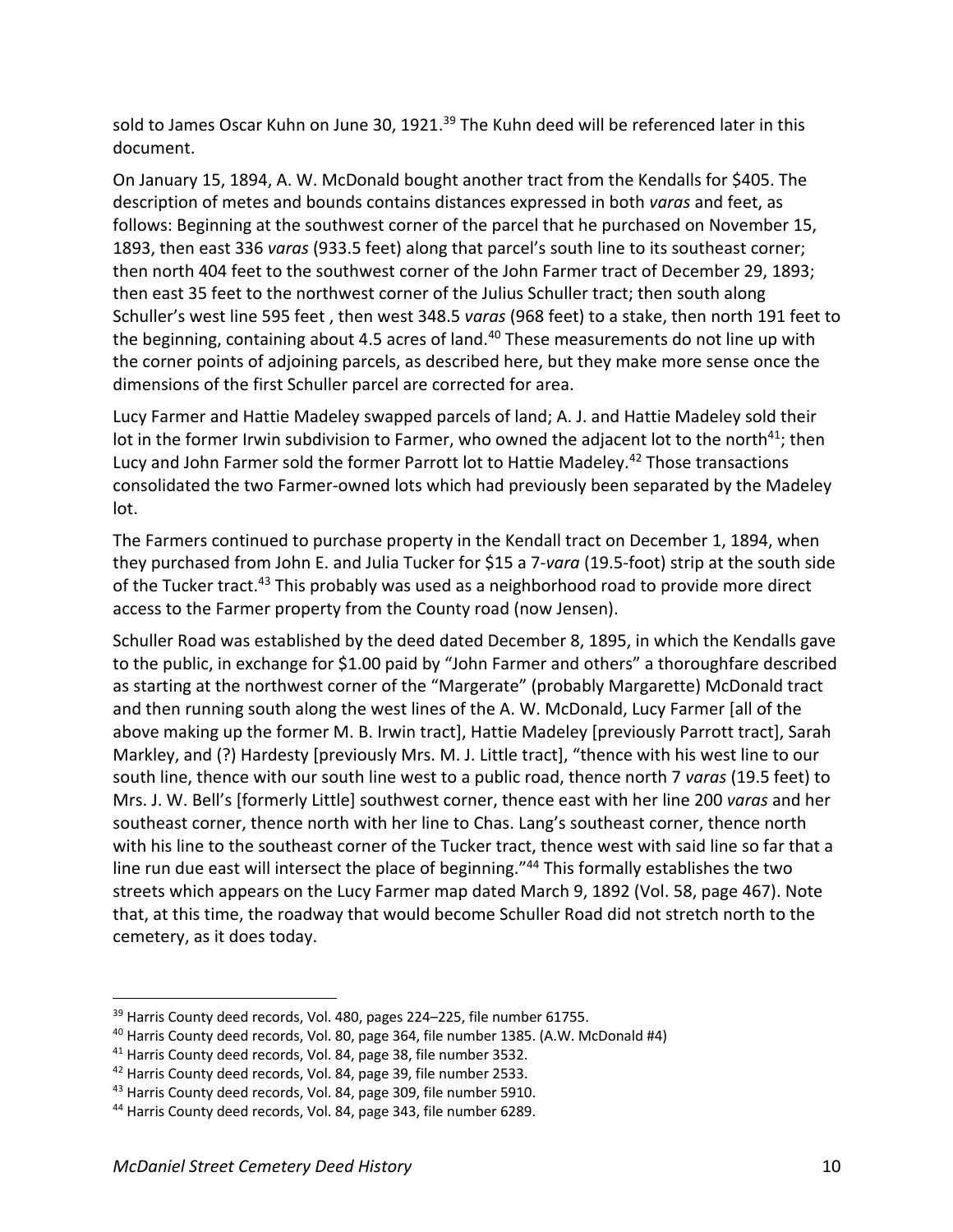On January 28, 1896, the Kendalls sold a small parcel, just over one acre, to Josie E. Bell. This narrow strip of land lay north of the Schuller road terminus, bordered by Emma Vahl to the east and Tucker and Moran on the west. The boundaries began at the northwest corner of a tract sold to Margaret McDonald, then north 855 feet, then west 62 feet to the northeast corner of the tract sold to W. E. Moran, then south 855 feet and east 62 feet to the place of beginning.<sup>45</sup> Similar to the 1894 A.W. McDonald purchase, when we mapped this purchase, these measurements did not line up with the corner points of the surrounding parcels, but they made sense after a few adjustments to eliminate a gap.

The Kendalls sold another small parcel (2.63 acres) to C. J. Schuller for \$31.50 on January 10, 1896. This was immediately north of and adjacent to the second W. E. Moran tract and the Josie Bell tract. "Beginning at the northwest corner of W. E. Moran's second tract, on the east side of the Atascosita County road, and then continuing east 555.5 feet to Morin's northeast corner and on for a total of 617.5 feet, to Mrs. J. W. Bell's west line. Then north 89.5 feet to Mrs. Bell's northwest corner and east 366.66 feet along her north line to the southwest corner of C. J. Schuller's 18 acres, and north along his west line for 60.5 feet to a stake. Then west 984.5 (probably 984-1/6) feet to the east side of the Atascosita road, and south 150 feet along the east side of the road to the place of beginning."46

In 1897, a group including G. M and Annie R. Beauchamp, C. and Mary Loudenschlager, Jennie Kendall, J. E. and Julia A. Tucker, J.D. Westcott, W. E. and Hattie A. Toler, W. C. and M.A. Giles, R. C. and Annie Blackwell, Emma A. and J. P. Westcott (all heirs or grandheirs of R. D. and Almira Westcott) sold 22.2 acres of land (originally thought to be 40 acres, and not part of the Kendall tract) to G. G. Westcott with the proceeds of the sale to benefit the Westcott Cemetery, and G. G. Westcott then sold the land to John J. Fank for \$638.30.47

<sup>45</sup> Harris County deed records, Vol. 92, page 260, file number 8985.

<sup>46</sup> Harris County deed records, Vol. 84, page 376, file number 6646. (C. J. Schuller #2)

<sup>&</sup>lt;sup>47</sup> Harris County deed records, Vol. 222, pages 508–509, file number 43548.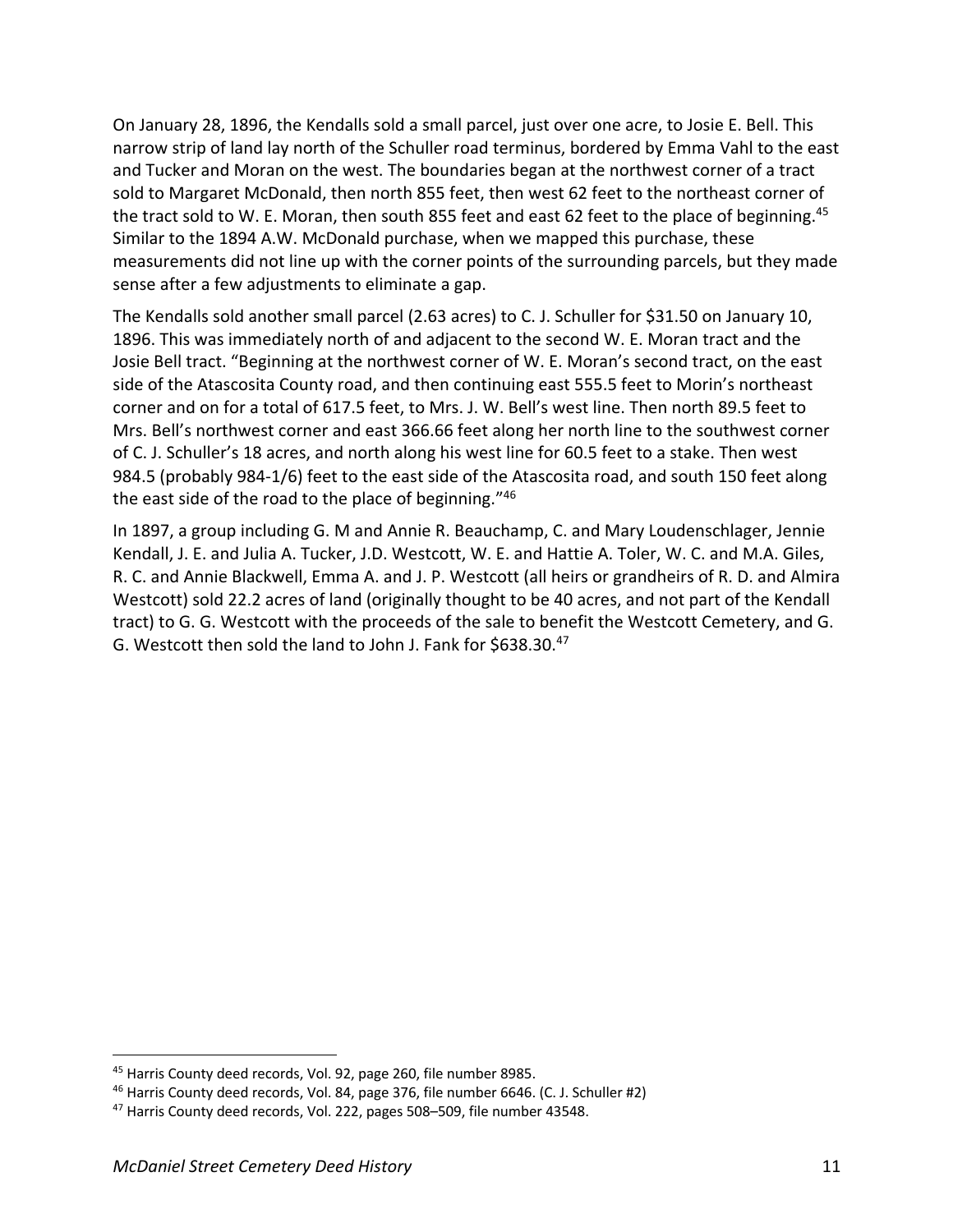![](_page_11_Figure_0.jpeg)

*Figure 6. Subdivision of the Jennie Kendall Tract, based on Harris County deed records (McDoux Preservation)*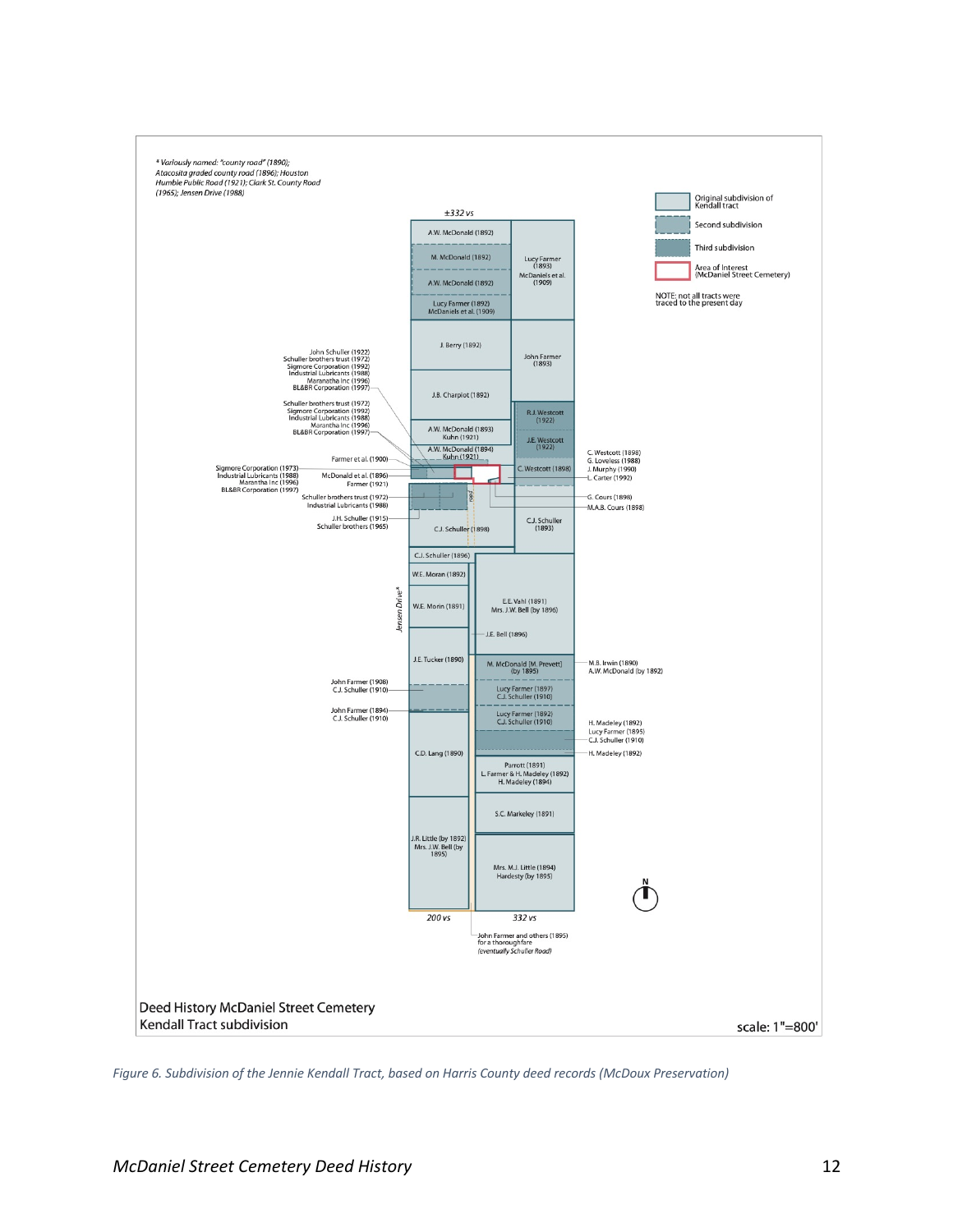## **At this point, having noted the sales of land around the cemetery, we will focus on those deeds which establish the boundaries of the cemetery.**

**In May 1896, the Westcott Family cemetery's western boundary was established** for the first time in the deed records when the Kendalls sold a parcel to four neighbors: A. W. McDonald, A. J. Madeley, James Berry, and John Farmer. The boundaries of that tract begin at a stake in the east line of the county road 20 feet south of the A. W. McDonald's southwest corner, then "565 feet east to the R. D. Wescott cemetery [sic]," then south 104.5 feet to a stake, then west 565 feet to the public road and 104.5 feet north to the place of beginning.<sup>48</sup> It is not clear whether that 20-foot strip was intended to be or used as a road.

On September 24, 1900, John Farmer, A. W. McDonald, and James Berry jointly purchased from Jennie Kendall the 20-foot strip of land immediately to the north of the previous McDonald et. al. tract which was consolidated by John Farmer as described in the following paragraph, measuring 565 feet east-to-west.49

John Farmer purchased Madeley's ¼ interest in the McDonald et. al. property for \$20 on July 12, 1897.<sup>50</sup> He purchased the remaining  $\frac{1}{4}$  interest from each of the other co-owners in 1921. James Berry sold his interest to Farmer for \$55.70 on March 1, 1921,<sup>51</sup> and A. W. McDonald followed suit a few weeks later, selling his interest to Farmer for \$118.20 on March 24, 1921.<sup>52</sup>

Jennie Kendall sold a 13.14-acre tract to Julius Schuller per the deed recorded on Vol. 104, page 132.

Mrs. Augusta D. Schuller conveyed 3.0 acres out of this tract to J. H. Schuller (probably John H.) for \$750 on February 12, 1915: Beginning at an iron pipe set at the northwest corner of the 13.14-acre parcel, being on the east side of the Clark St. County Road, and the south side of a 4- 1/2 feet road running eastwardly from the Clark St. Road to the Westcott Cemetery; then North 89 degrees East along the south side of said road 540.2 feet to a stake for the corner on the west side of a 60-feet road running south 1 degree East through said 13.14-acre tract, then South 1 degree East along the west side of said 60-feet road for 252 feet to a stake for a corner; then west 543 feet to a stake for the corner on the east side of the Clark St. Road; then north along the east side of the Clark St. Road 241 feet to the place of beginning.<sup>53</sup> On September 11, 1965, John H. Schuller conveyed to his sons (Harville A. Schuller, Allen R. Schuller, and Julius J. Schuller) that same three-acre parcel.<sup>54</sup>

*Note: The "4-1/2 feet road" mentioned here is now McDaniel Street, previously described as a 41.5-foot road. We believe that this number is an error and should be "41-1/2 feet road." The "60-feet road" is now Schuller Road.*

<sup>48</sup> Harris County deed records, Vol. 84, page 539, file number 8480.

<sup>49</sup> Harris County deed records, Vol. 123, page 158, file number 30245.

<sup>&</sup>lt;sup>50</sup> Harris County deed records, Vol. 101, page 56, file number 14477.

<sup>51</sup> Harris County deed records, Vol. 473, pages 316–317, file number 54821.

<sup>52</sup> Harris County deed records, Vol. 475, pages 26–27, file number 54839.

<sup>&</sup>lt;sup>53</sup> Harris County deed records, Vol. 344, page 547, file number 161386.

<sup>&</sup>lt;sup>54</sup> Harris County deed records, Vol. 6079, pages 73–76, file number C164901, film numbers 038-30-0723 through 038-30-0726.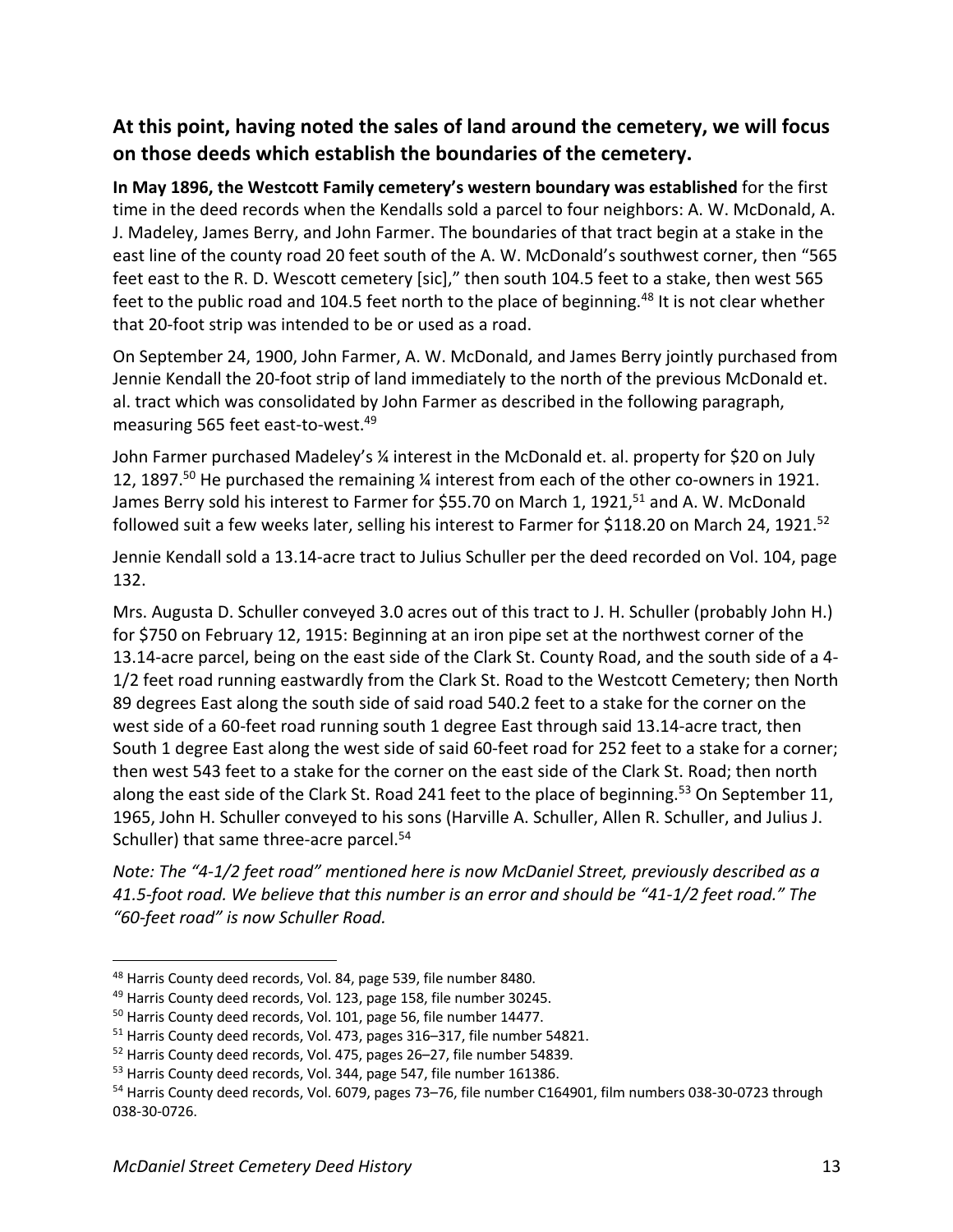John Farmer conveyed a portion of his property adjoining the Westcott Cemetery on April 8, 1922, **creating the western boundary of the McDaniel Street Cemetery as it appears today.** The parcel was sold to John Schuller and is described as: Beginning at James Kuhn's southwest corner on the east side of the Houston-Humble Public Road, then east along Kuhn's south line 409 feet to a stake for the corner, then south 104.5 feet (more or less) to a stake for the corner on the north line of the public road leading from the Houston-Humble Public Road to Westcott Cemetery, then west 409 feet to the east line of said Houston-Humble Public road to a stake for the corner, and finally north along the east line of said road to the place of beginning.<sup>55</sup>

Later, Julius J. Schuller was declared mentally incompetent. His brother Allen R. Schuller was named his guardian and on March 14, 1972, the Harris County Court directed A. R. Schuller to sell the undivided 1/3 interest of Julius in the former McDonald et al/Farmer tract. Allen R. Schuller and Harville A. Schuller sold their interests in the tract as well, conveying the entire parcel to Thomas F. Ryan on June 9, 1972, with cash down and a vendor's lien for repayment to be retained by James H. Kepner, trustee. In this deed, the parcel is described as "Tract B of Exhibit A being Tract I and Tract II."

Tract I: "Beginning at a ½ inch iron rod at the Northeast corner of Jensen Drive (100 foot rightof-way) and McDaniel Street (41.5 foot right-of-way) for the southwest corner; thence North 0 degrees 02 minutes 43 seconds East, along East line of Jensen Drive 104.5 feet to a ½ inch iron rod for the Northwest corner; Thence South 89 degrees 38 minutes 45 seconds East, 408.99 feet to a 1/<sub>2</sub> inch iron rod for the Northeast corner; Thence South 0 degrees 02 minutes 43 seconds West 98.48 feet to a ½ inch iron rod in the North line of McDaniel Street for the Southeast corner; thence South 89 degrees 30 minutes 40 seconds West along the North line of McDaniel Street, 409.00 feet to the place of beginning and containing 41,507 square feet of land."

Tract II: "Commencing at the northeast corner of Jensen Drive (100 foot right-of-way) and McDaniel Street (41.5 foot right-of-way); thence North 0 degrees 02 minutes 43 seconds East, along the East line of Jensen Drive 104.50 feet to a  $\frac{1}{2}$  inch iron rod for the Southwest corner and Place of Beginning; thence North 0 degrees 02 minutes 43 seconds East along the East line of Jensen Drive 20.00 feet to a ½ inch iron rod for the Northwest corner; thence South 89 degrees 38 minutes 45 seconds East 408.99 feet to a ½ inch iron rod for the Northeast corner; thence South 0 degrees 02 minutes 43 seconds West 20.00 feet to a ½ inch iron rod for the Southeast corner; thence North 89 degrees 38 minutes 45 seconds West 408.99 feet to the place of beginning, containing 8,180 square feet of land." <sup>56</sup> The vendor's lien was released on August 28, 1973.57

Previously, John Farmer had conveyed to John Schuller a parcel that excluded the property to the west of the Westcott Family cemetery.

On May 18, 1973, Thomas F. Ryan (trustee) sold the McDonald et al/Farmer tract to Sigmor Corporation: A tract of land containing 15,509.25 square feet, "Beginning at an iron rod at the Northeast corner of Jensen Drive (100 foot right-of-way) and McDaniel Street (41.5 foot right-

<sup>55</sup> Harris County deed records, Vol. 503, pages 555–556, file number 88372.

<sup>&</sup>lt;sup>56</sup> Harris County deed records, file number D616110, film numbers 145-39-1779 though -1786.

<sup>57</sup> Harris County deed records, file number E001029, file numbers 169-25-2220 through -2221.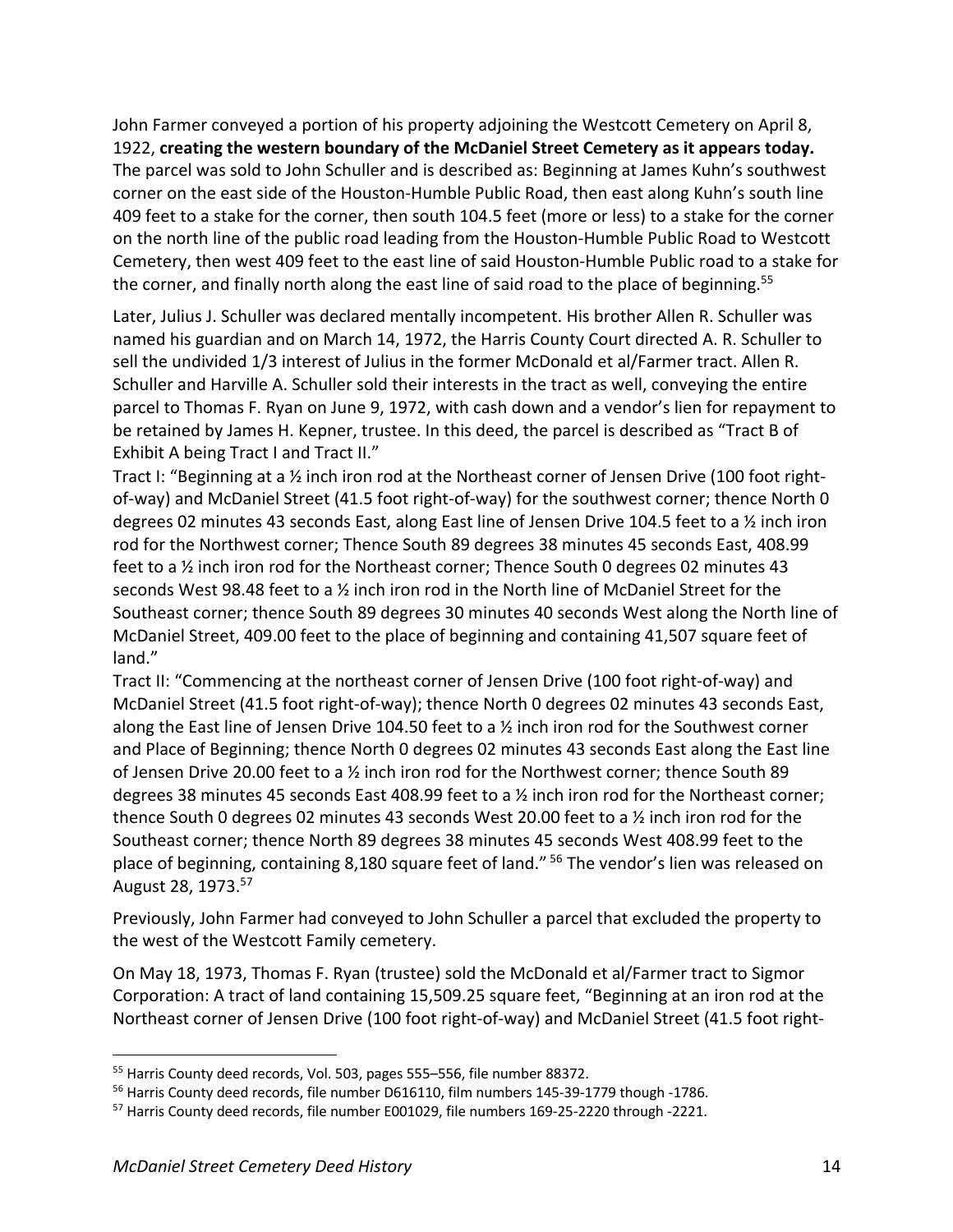of-way) for the Southwest corner; thence North 0 degrees 02 minutes 43 seconds East, along East line of Jensen Drive 104.5 feet to an iron rod for corner; Thence South 89 degrees 38 minutes 45 seconds East, 150.0 feet to an iron rod for corner; Thence South 0 degrees 03 minutes West 102.29 feet to the Southeast corner on the North line of McDaniel Street; thence South 89 degrees 30 minutes 40 seconds West along the North line of McDaniel Street, 150.0 feet to the place of beginning and containing 0.35604 acres of land."58

On August 12, 1988, Sigmor Corporation of San Antonio sold this tract to Industrial Lubricants Co., also of San Antonio, "with all fixtures and improvements located thereon" for \$10 "and other good and valuable consideration." Tracts 1 and 2 are described separately. Tract 1, containing 15,509.25 square feet: "Beginning at an iron rod at the Northeast corner of Jensen Drive (100 foot right-of-way) and McDaniel Street (41.5 foot right-of-way) for the Southwest corner; thence North 0 degrees 02 minutes 43 seconds East, along East line of Jensen Drive 104.5 feet to an iron rod for corner; Thence South 89 degrees 38 minutes 45 seconds East, 150.0 feet to an iron rod for corner; Thence South 0 degrees 03 minutes West 102.29 feet to the Southeast corner on the North line of McDaniel Street; thence South 89 degrees 30 minutes 40 seconds West along the North line of McDaniel Street, 150.0 feet to the place of beginning and containing 0.35604 acres of land."

Tract 2, containing 371,099 square feet: "Beginning at a point on the East line of Jensen Drive (100 foot right-of-way) said point located North 0 degrees 02 minutes 43 seconds East, 104.5 feet of the intersection of said East line of Jensen Drive with the North line of McDaniel Street (41.5 foot right-of-way); thence North 0 degrees 02 minutes 43 seconds East along the East line of Jensen Drive a distance of 75.0 feet to a point for corner; thence South 89 degrees 34 minutes 23 seconds East a distance of 720.46 feet to a point for corner; thence South 0 degrees 02 minutes 43 seconds West a distance of 54.08 feet to a point for corner; thence North 89 degrees 38 minutes 45 seconds West a distance of 331.46 feet to a point for corner; thence South 0 degrees 02 minutes 43 seconds West a distance of 118.77 feet to a point for corner on the North line of McDaniel Street; thence South 89 degrees 30 minutes 40 seconds west along the north line of McDaniel Street a distance of 239.0 feet to point for corner; thence North 0 degrees 03 minutes East a distance of 102.29 feet to a point for corner; thence North 89 degrees 398 minutes 45 seconds West a distance of 150.0 feet to the place of beginning and containing 1.6322 acres of land."59

First filed on April 4, 1997, and corrected as of June 11, 1997, pastor Santiago F. Medina on behalf of the church known as Maranatha Asamblea de Dios, Inc. sold the 1.9978-acre tract of land known as "Tracts 1 and 2", previously described in the deed with file number R-912317, to BL & BR Corporation for \$10.00 cash. The mailing address for BL & BR Corp. at that time was 3034 Helmsley Drive in Pearland. The tract is described as beginning at the intersection of the east right-of-way of Jensen Drive and the north right-of-way of McDaniel Street ("called 41.5 R/W") and being the southwest corner of the tract; then north along the east ROW of Jensen Drive for 179.50 feet to a 5/8" iron rod at the northwest corner of the tract; then South 89º 44' 04" East, along the common line of those tracts recorded in the deeds with file numbers N-

<sup>&</sup>lt;sup>58</sup> Harris County deed records, file number D898856, film numbers 163-21-0645 through -0646.

<sup>&</sup>lt;sup>59</sup> Harris County deed records, file number L819187, film numbers 125-79-2529 through -2533.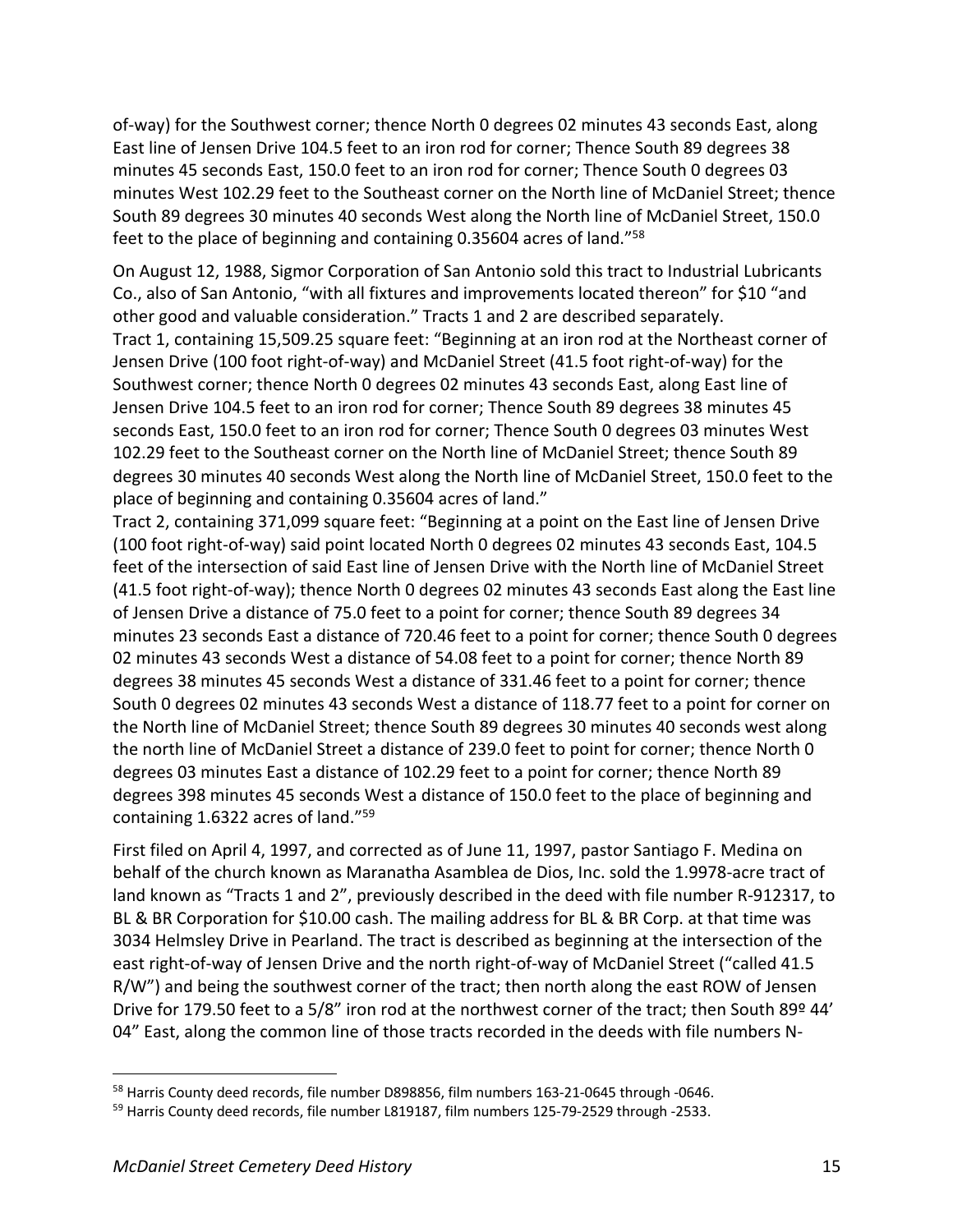693533, S-047582, E-902626, J-655940, K-986335, P-897436, and J-880230, a distance of 719.3 feet to a 1" iron pipe at the northeast corner of the tract; then South 00º 48' 24" East, along the common line of the tract described in the deed with file number F-789050 for a distance of 54.30 feet to a 1" iron pipe and the most southerly southeast corner of the tract; then South 89º 57' 42" West, along the common line of the Cemetery for 331.41 feet to a 5/8" iron rod at the corner; then South 00º 02' 43" West along the common line of the Cemetery for 118.77 feet to a 5/8" rod in the north ROW of McDaniel Street and the most Southerly Southeast corner of the tract described; then South 89º 30' 40" West along the north ROW of McDaniel Street a distance of 389 feet to the point of beginning.<sup>60</sup>

**The southern boundary of the cemetery (which is also the north line of what is now McDaniel Street) was established** by reference in a deed dated January 12, 1898, in which Jennie Kendall sells another parcel to C. J. Schuller, north of and immediately adjacent to his January 10, 1896 purchase. "Beginning at the northeast corner of a survey of 2.63 acres of land purchased by C. J. Schuller … then west 984-1/6 feet along the north line of said 2.63-acre tract to its northwest corner on the east line of the Atascocita graded road, then north 573.5 feet along the east side of the road to the south side of a road 41.5 feet wide and running east to the Westcott Cemetery. Then east along the south side of that road at 629.6 feet past the southwest corner of said cemetery at 742.2 feet past the southeast corner at 984.6 feet to a stake in the east line of the unsold portion of the Kendall homestead tract, then south 590.5 feet along said line to the place of beginning."61

*Note that the distances of each side of the parcel as described in this deed do not create a rectangle. This may be because the numbers are correct, but the parcel is in fact not rectangular, because it was measured incorrectly, or because the measurements were recorded incorrectly in the deed record.*

Harris County's "block books" show the original alignment of McDaniel Street, where it extended east of Schuller Road. According to Harris County records archivist Sarah Jackson, this sheet may have been drawn as early as 1930. It was scanned in 1997.

 $60$  Harris County deed records. The original deed was file number S492830 with film number 412-41-1698. That was updated twice for corrections: first to file number S40998/film number 512-62-2809, and finally to file number S395040/file number 512-50-3484 through -3485 with Exhibit A as film numbers 513-41-1700 though -1701**.** <sup>61</sup> Harris County deed records, Vol. 104, page 132, file number 16831. (C. J. Schuller #3)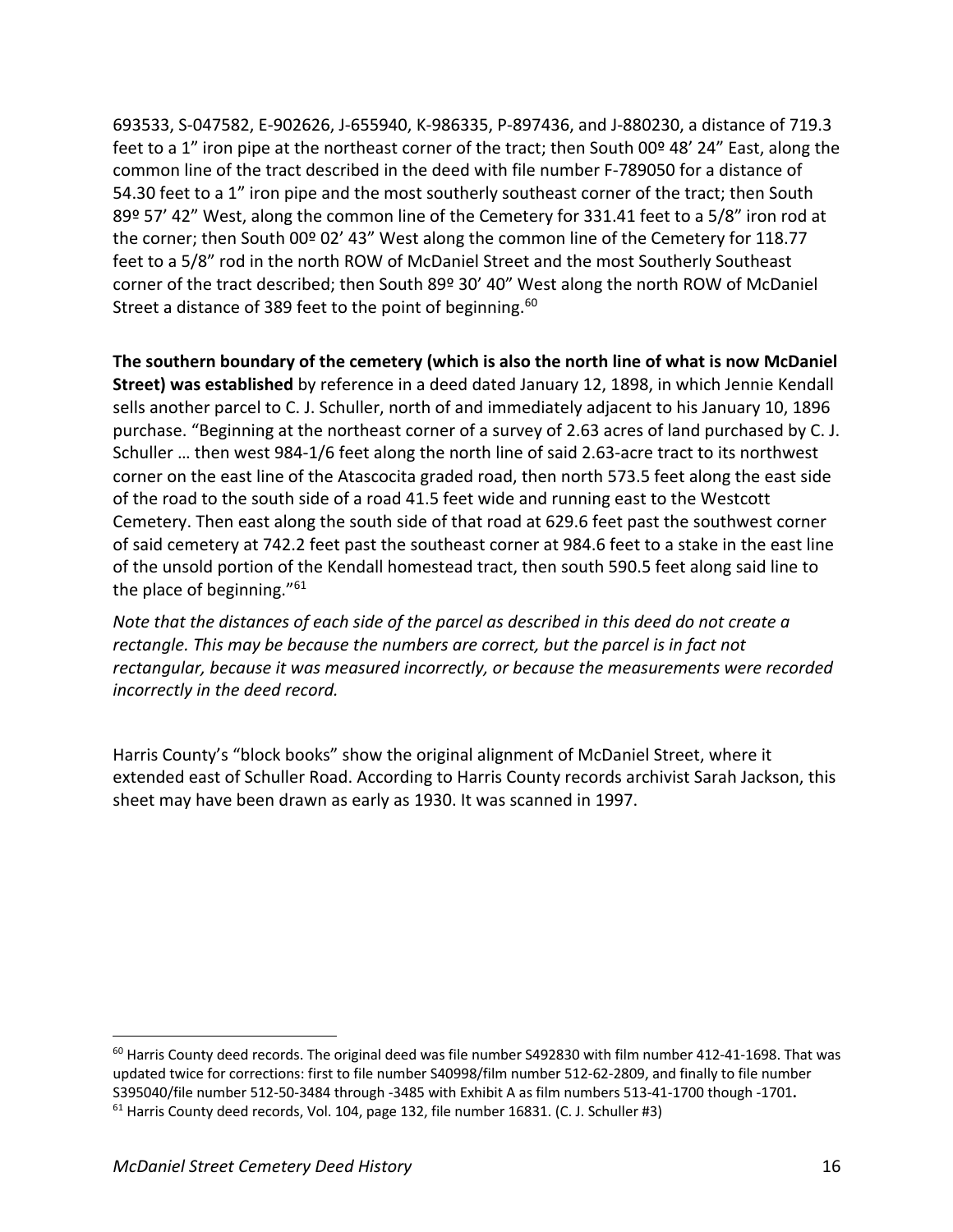![](_page_16_Figure_0.jpeg)

*Figure 7. Harris County tax office "block book" volume 432, page 231 (Harris County Tax Office)*

T**he eastern boundary of the cemetery was established** by reference in a deed dated October 11, 1898, but not recorded until November 17, 1941. In this deed Jennie Kendall sold to Mrs. Christina W. Westcott for \$100 the parcel immediately east of and adjacent to the cemetery, described as follows: "Beginning at a stake on the west side of Hampton Westcott's homestead and being the southeast corner of one of A. W. McDonald's purchases from Kendall & wife. Then south 153.5 feet along Hampton Westcott's west line to the northeast corner of C. J. Schuller purchase from Jennie Kendall. Then west 137.5 feet with Schuller's north line to the southeast corner of land sold by Jennie Kendall to G. Cours. Then north 158.5 feet along the east line of G. Cours and the east line of a cemetery to the northeast corner of said cemetery to the south line of A. W. McDonald's purchase from Kendall & wife, then east 172.5 feet along said south line to the place of beginning."<sup>62</sup> Christiana (Christina) Schuller, daughter of C. Julius and Augusta (Moffett) Schuller, married Hampton Westcott. Christiana Westcott died on March 26, 1941, $^{63}$  so presumably this deed was filed in order to facilitate the settling of her estate.

*Note that the distances of each side of the parcel as described in this deed do not create a rectangle. This may be because the numbers are correct, but the parcel is in fact not rectangular, because it was measured incorrectly, or because the measurements were recorded incorrectly in the deed record.*

The "G. Cours" parcel was sold by Jennie Kendall to Gaston Cours on March 2, 1897: Beginning at a stake in the southeast corner of the Westcott Cemetery on the north line of land previously sold to C. J. Schuller, then north 24 or 29 feet along the east line of said cemetery, to the southwest corner of another cemetery, then northeast 108 feet to the southeast corner of the

<sup>&</sup>lt;sup>62</sup> Harris County deed records, Vol. 1223, page 465, file number 58438.

 $63$  Texas Department of Health standard certificate of death no. 14854, received by the Bureau of Vital Statistics on April 3, 1941 (Texas Department of State Health Services; Austin Texas, USA)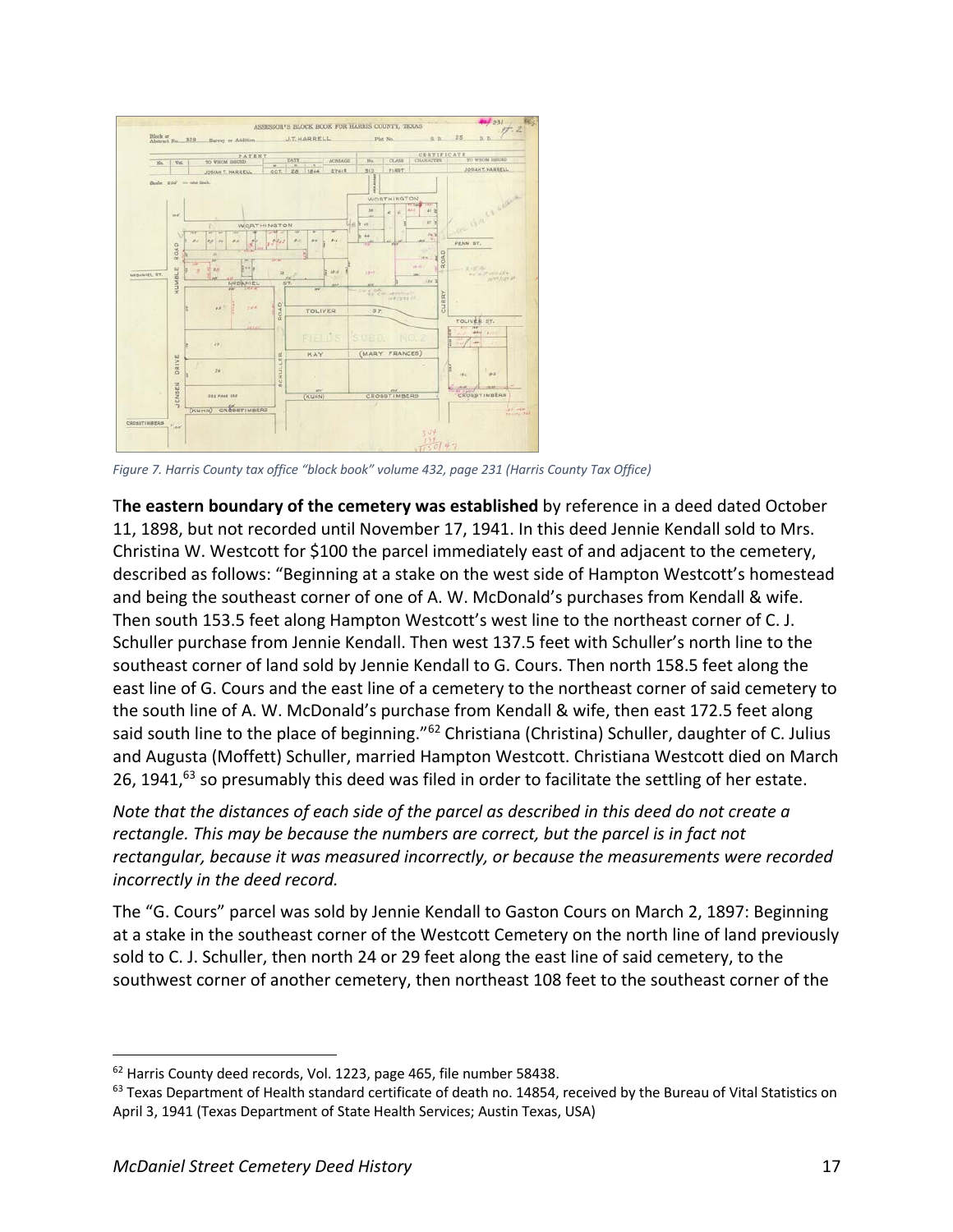same, then south to a corner on C. J. Schuller's north line, then west 105.5 feet to the place of beginning.64 The total area was 0.11 acres and appears to have been a trapezoidal shape.

Gaston Cours—almost exactly a year later, on March 9, 1898—conveyed an approximately 400 square-foot plot of land beginning at a stake on the east line of the Westcott Cemetery and 9 feet north from its southeast corner, then north 20 feet along the east line of the cemetery to the northwest corner of the 0.11-acre Cours tract, which is also the southeast corner of another cemetery east of and adjoining the Westcott Cemetery, then northeast along the south line of the other cemetery for 20 feet to a corner, then south (parallel to the east line of the Westcott Cemetery) to a corner ("mine"?) from C. J. Schuller's north line. Then east 20 feet parallel with Schuller's north line and then nine feet to the place of beginning.<sup>65</sup>

On March 10, 1988, Oscar W. and Opal L. Loveless sold this tract to their son, Gary W. Loveless., for \$10. It was "Tract I" of three parcels included in the transaction. It is described as "the same tract of land conveyed to Mrs. Christina W. Westcott by deed dated April 11, 1898, recorded in Vol. 1223, page 465 Deed Records." The boundaries are essentially the same except with references to then-current legal descriptions and owners. "Beginning at a stake on the west line of Hampton Westcott's old homestead tract<sup>66</sup> (now David M. Cummings Jr. 1.64 acre tract) at the southeast of a tract formerly owned by A. W. McDonald (now the southeast corner of Raymond Chronister's tract) for the northeast corner of this tract; thence south along said Cummings west line, a distance of 153.50 feet, more or less, to Cummings' southwest corner on the north line of lot 5, Field subdivision #2, for the southeast corner of this tract; thence west along the north line of lots 5 & 4, Field Subdivision #2, a distance of 137.50 feet, more or less, to the east terminus of McDaniel Street, for the southwest corner of this tract; thence north along the said east terminus of McDaniel Street and the east line of a cemetery, a distance of 158.50 feet, more or less to the northeast line of the said cemetery on the south line of Chronister tract; thence east along Chronister's south line, a distance of 137.50 feet to the place of beginning, and being the same tract conveyed to Max Marcus by deed recorded in Volume 1356, page 2, deed records."67

## **The following map shows the resulting perimeter boundaries of the McDaniel Street Cemetery as it appears today.**

<sup>&</sup>lt;sup>64</sup> Harris County deed records, Vol. 104, page 383, file number 17705.

<sup>&</sup>lt;sup>65</sup> Harris County deed recrods, Vol. 104, page 384, file number 17706.

 $66$  "Hampton Westcott's old homestead tract" may be the deed mentioned in Vol. 104 p. 223, which is same as the deed in Vol. 57 pp. 555-556, the north 10 acres of the 18-acre Schuller #1.

 $67$  Harris County deed records, file number L628193, film numbers 114-65-2223 through -2227.